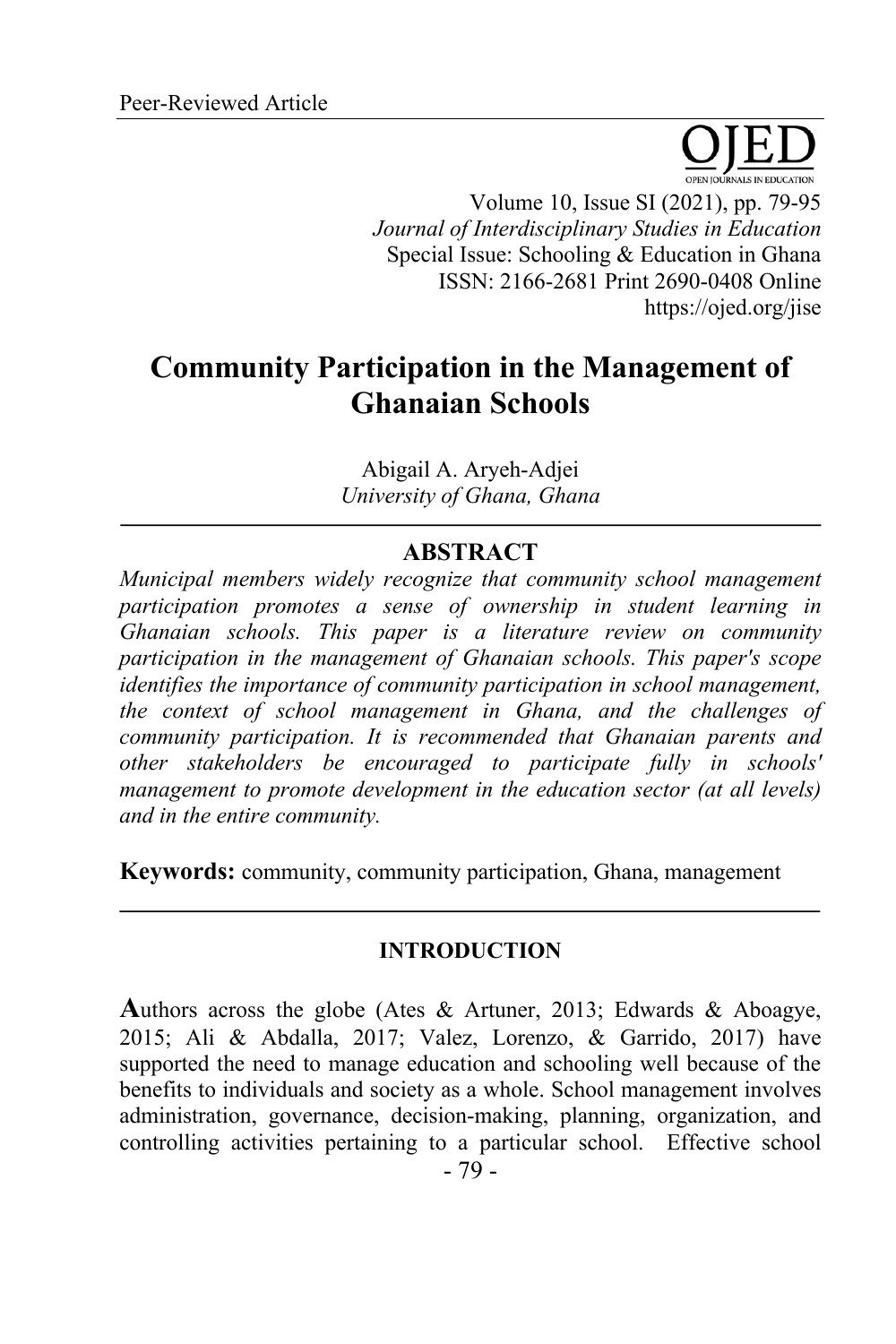management must focus on all stakeholders to influence student-learning outcomes (Uemara, 1999; Abreh, 2017). This is important as learning plays a unique role in human capital development and economic development (Abreh 2017).

In the Ghanaian context, the formal educational system designed to provide students an environment for learning has three phases; basic education (kindergarten, primary (grades 1-5), secondary education (grades 6-12, and technical and vocational education), and higher education/tertiary education (technical universities, colleges, and universities). According to Abreh (2017), local communities started most of the basic schools by providing lands for the construction of the schools and teacher accommodation. Over time, the government took over most of the operations of the schools

The management and operations of public schools are in the hands of the Ministry of Education (MOE) through the support of Ghana Education Services (GES), School Management Committees (SMC), Parents Teachers Associations (PTA), local community, and other stakeholders. Various scholars have tried to give a working definition of what a community is. Macqueen (2002) defined a community as a group of people with diverse characteristics linked by social ties. Battez (2013) also described a community as a group of people sharing the same values, beliefs, and worldviews. Others such as Amsden, Stedman, and Kruger (2011), Capece and Costa (2013), and Stone (1992), have also defined a community in terms of boundaries shared, whether physical or imaginary and the interactions between people, whether near or far. In this research, a community is defined as a group of people bounded by a physical boundary linked by social and cultural ties and shares the same values, beliefs, and worldviews.

Mauraru and Patrascu (2017) note there are six models practiced globally when it comes to school management. These include the formal/centralized model, collegial model, political model, subjective model, ambiguity model, and cultural model. As practiced in Ghana, the centralized model often weakens community commitment and participation in education management (Abreh, 2017). Placing educational decisionmaking and governance solely in the government's hands and neglecting the local community's participation often leads to a lack of a sense of ownership and commitment to schools (Allen & Mintrom, 2010; Ofori, 2017; Alhassan, 2020). This phenomenon's effects are damaging as research shows this leads projects not well executed and appropriately managed (Ahwoi , 2010).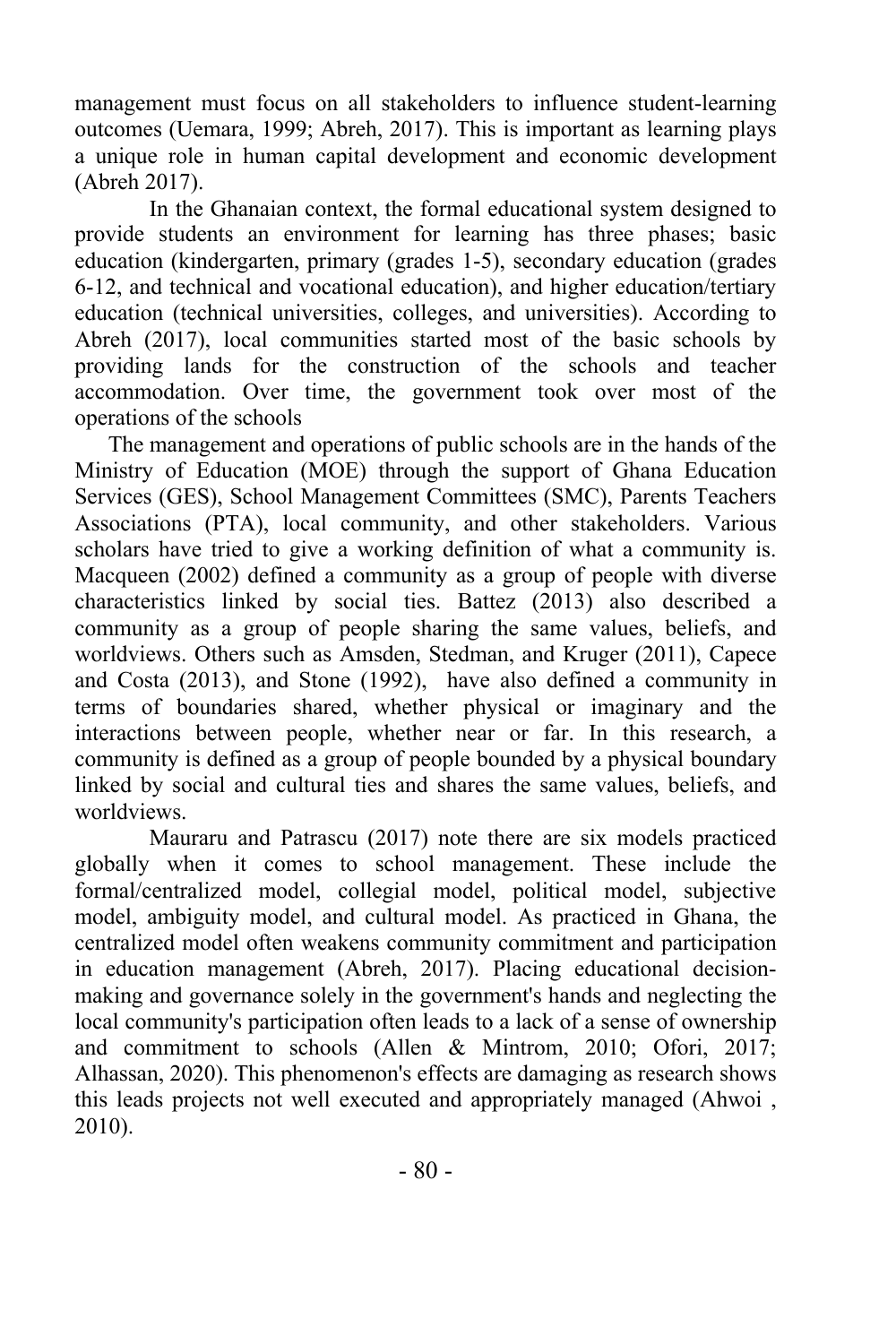Given this, there is a growing interest to improve education delivery by revamping community participation (Maier, Daniel, Oakes, & Lam, 2017). As it stands now, solely trained teachers or lecturers and school leaders in schools do education delivery. The government controls all affairs related to education through the Ministry of Education. This paper discusses community participation in school management, a concept that is of prime concern for educators across the globe, including Ghana. Additionally, a review of school management in the Ghanaian context, the challenges of practicing community engagement activities and the importance of community participation for effective school management was done**.** Literature, forming data for the paper were collected from a wide variety of sources that included library and electronic sources.

#### **Community Participation in the management of schools**

Community participation can be defined as community members' total involvement in tasks or projects that directly or indirectly affect them (Ahmad , 2011). Juxtaposing this with the school management systems would mean their involvement in the day-to-day running of the schools in their various communities. However, it should be noted that people cannot be forced to 'participate' in projects, which affect their lives but rather should be given the chance where possible to engage in the project. This is particularly important in cases where their inputs are needed, and community ownership is sort to increase the eventual use of projects being brought to the community (Kimengsi , Azibo , & Gwan , 2016).

Judging from the above, community participation should emphasize the involvement of locals with similar needs and goals in decisions affecting their lives, in this case the smooth running of schools in their community. Mansuri and Rao (2013) share in this view by explicitly explaining community participation as active involvement of the community in project design and implementation of key objectives based on the incorporation of local knowledge into the project's decision-making process to bring about development. This view of development has also been succinctly put by Weyers (2011) to mean how the efforts of the people themselves are united with those of government authorities to improve the economic, social, and cultural condition of communities. This implies integrating these communities into the life of the nation, to enable them to contribute fully to national progress. It should therefore be noted that for any community project to succeed, there needs to the full participation of community members.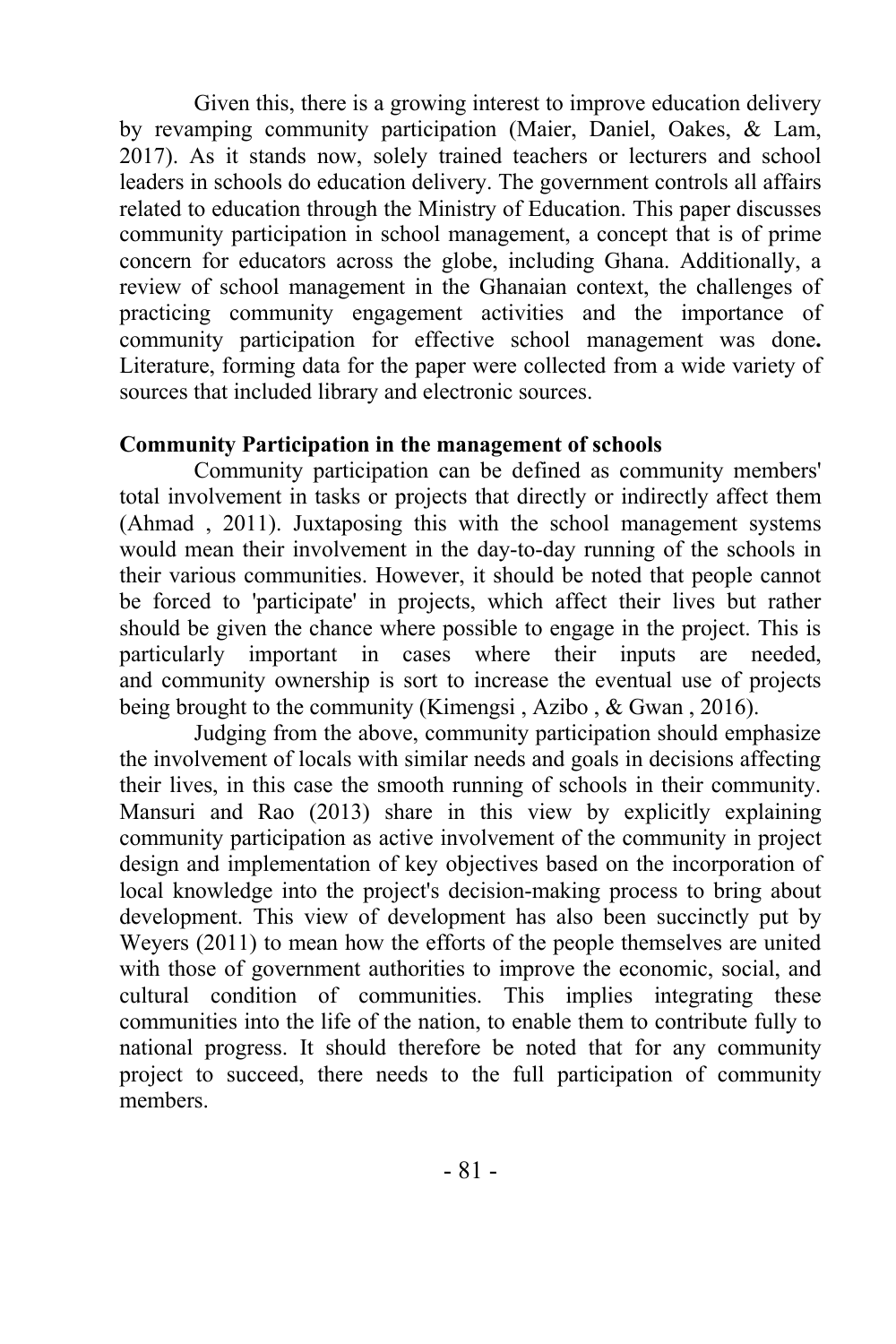In line with the shared responsibility of ensuring development in the community, the advocates of community participation argue that a local community should be given active roles in programs to ensure improvement in outcomes that directly affects them (Abrams , 1971). Thus, the educational sector is no exception. The main reason for this advocacy is that it gives the control of affairs and decisions on projects of the community to people mostly affected by them (Lachapelle , 2008). Moreover, it is believed that community participation brings forth buy-in and lasting benefits to the people involved than just ensuring that things are getting done (Zaden , 2010). Arnstein (1969), posits that community participation encourages citizen participation and citizen power and control and that "…the redistribution of power enables the have-not citizens, presently excluded from political and economic process to be deliberately included in the future" (p. 216). Since individuals in the local community are actively involved in decision-making process, it helps promote a sense of ownership and control among them (Ahwoi, 2010).

In addition, community involvement in school management is essential in promoting development in the Ghanaian education system. This is because parents have the right to be involved in the management of schools that their wards attend and the school can learn from the intimate knowledge parents have about the kids. Also, communities can provide resources such as volunteer support, free labor, and financial support for the schools, community involvement has the tendency of increasing student outcomes and also the improvement of school accountability (Kusumaningrum, Maisyaroh, Ulfatin, Triwiyanto, & Gunawan, 2017; Sharma, 2008). There is, therefore, the need for the decentralization of governance of the educational system to the community level to assist in addressing the needs of the learners and the schools. The school is in charge of enhancing the knowledge, skills, and values of individuals, but this can only be achieved through effective collaboration with parents, the community, and other stakeholders.This sentiment is well echoed by Mishra (2015), whose view is that efforts are to be made in involving them (parents, community, stakeholders) in order to maximize their contributions since each group plays different roles in influencing children's education. Schools she continued, are built by and for the community and when the community as a whole does not own the school it cannot be declared as a good school. Therefore the involvement of the community members in various activities of the school is important for the development of the school (Mishra , 2015). Through community participation, schools and communities will be brought closer to ensure effective management and successful development. There is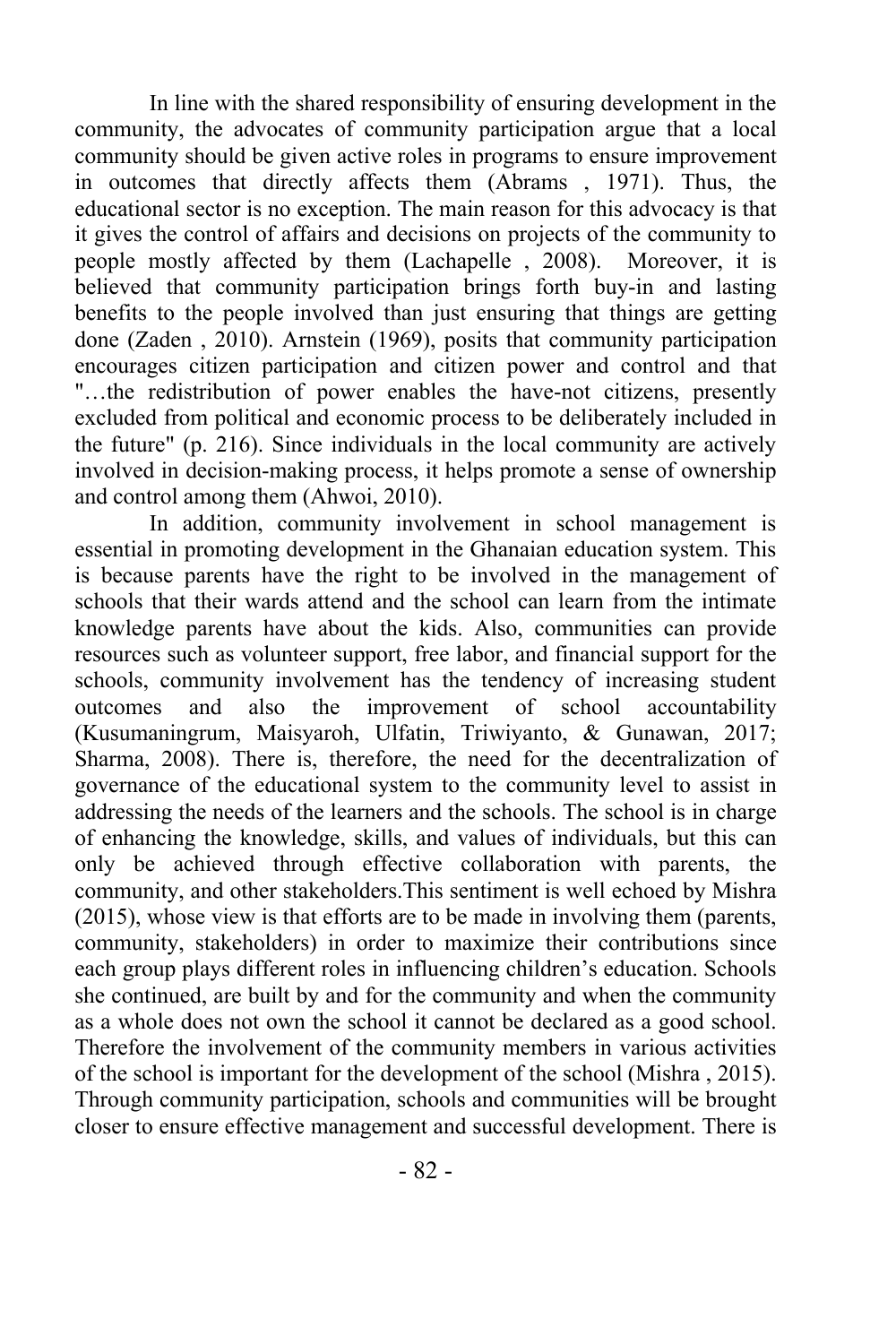a need, therefore for an effort to collaborate with each other to effect change and maximize their contribution towards school development.

Studies such as Shaeffer (1992), Heneveld and Craig (1996), Givinda and Diwan (2004), and Asare (2011) have over the years shown the presence of various forms of community participation in school management. Community involvement could be incorporated in research and data collection, school construction, curriculum design (culturally responsive), financial and material support, among others. Therefore members of the community could be involved in school management, likewise, individuals who attend or attended educational institutions in that community.

#### *Research and data collection, and School construction*

Involving parents, families, and communities in the process of research and data collection can reveal to them factors that contribute to lower enrollment and attendance and poor academic performance in their schools. Furthermore, parents are usually concerned about their children's education and often are willing to provide assistance that can improve the educational delivery.

For school construction, the Government of Ghana first developed a system of providing matching grants for communities ready to undertake various development projects such as schools, health centers, etc. The government requested assistance from banks to support about 140 local communities in their efforts in constructing new senior secondary schools in rural areas. The project was approved in 1991. It then estimated the cost of a particular type of project and on the basis of this, determined a level of support to be provided to communities undertaking the project. The government provided a two-thirds matching grant in two installments to the communities that first completed the building's foundation from their resources and be committed to providing one-third of an agreed fixed cost of a particular type of building in cash, building materials, or labor. The project also intended to help ensure these new schools did not become academic islands but instead become real community schools serving the communities' interests.

#### *Cuturally Responsive Curriculum Design*

Communities' and parents' involvement help develop curricula and learning materials that reflect children's everyday lives in society. It is a well-known fact that children are able to relate to what is being learnt when they are able to associate it with everyday happenings, thus contents of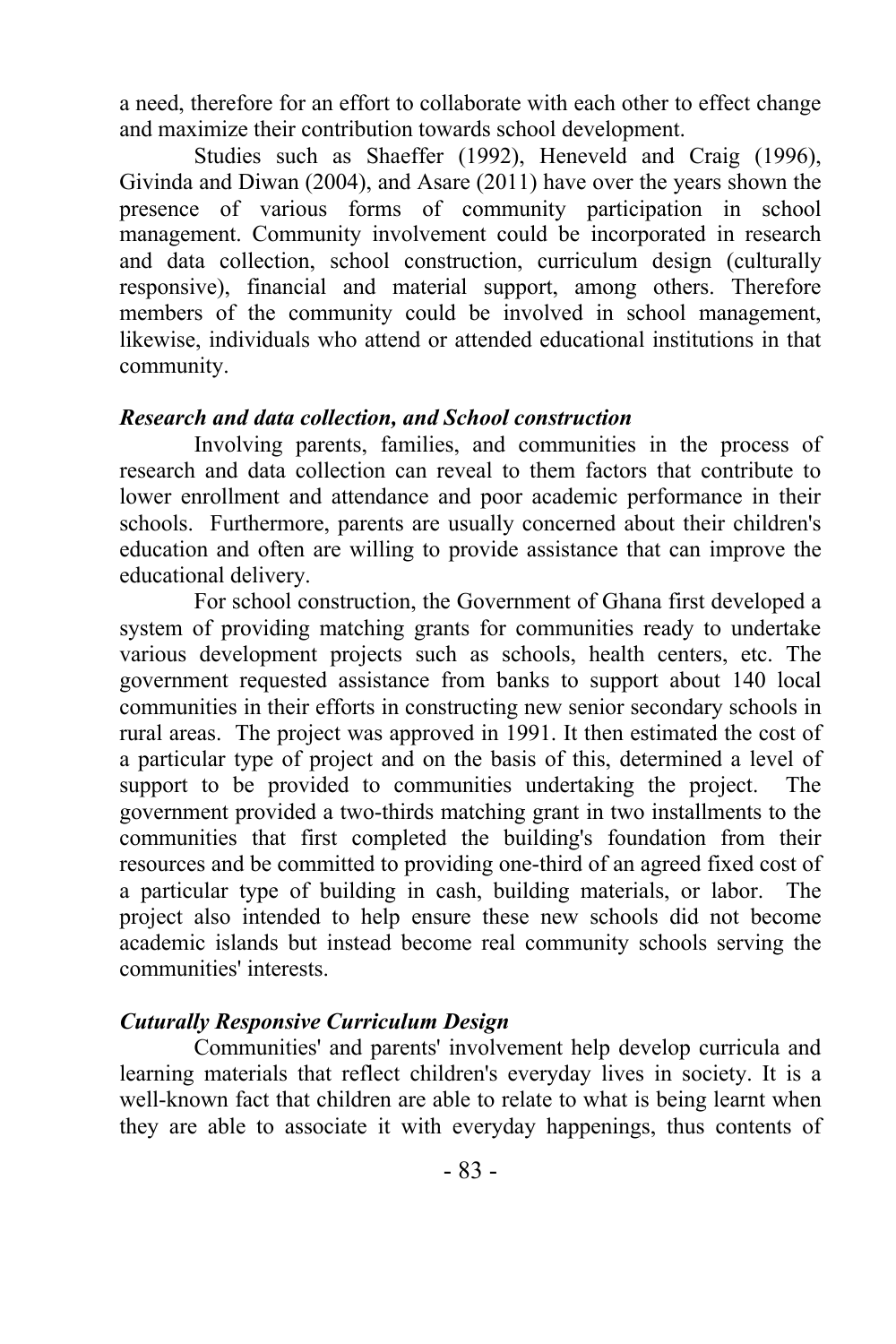textbooks and other materials that exemplify their own lives in their community is easy to grasp by these students and effective learning takes place (Hussein , Muturi , & Samantar , 2018). In Papua New Guinea for example, community schools set the goal to link the culture of the pupils' home community with the culture of the school (Guthrie, 2018). Accordingly, the schools consider the community as the center of learning as well as the focus of education. As a result, the community schools have become central to the national curriculum development which enables community life, such as festivals, customs, musical instruments, and local business activities, to be reflected in the curriculum (Uemura, 1999; Offorma, 2016; Yang & Hui , 2020). A teacher, administrator or a principal who is aware of the important role the community can play in shaping the learning experience of students would as much as possible design a community-wise, family-wise and a student-wise curriculum, with an emphasis on the community's involvement as well as its implementation (Laurence , 2010) with the social setting taken into consideration.

#### *Financial and Material Support*

Parents and communities are powerful resources to be utilized not only in contributing to the improvement of educational delivery but also in becoming the core agent of the education delivery, financial and material support (Kwashabawa & Oduwaiye , 2016). In Madagascar for example, where Government investments at the primary level have been extremely low, parents and communities contribute money, labor and materials (World Bank, 1995). The absence of government support leaves the school infrastructure, equipment, and pupil supplies to the parents and the community. As a result, community and parents are at the center in keeping the schools going (Uemura, 1999). Epstein (1995) and Epstein, Coates, Clark, Sanders and Simon (1997) also summarized the other types of community involvement to include the following:

> (1) Parenting – to help all families to establish home environments that support children's learning at schools;

> (2) Communicating – to design effective forms of school-to-home and home-to-school communication that enable parents to learn about school programs and their children's progress in schools as well as teachers to learn about how children do at home;

(3) Volunteering – to recruit and organize parent help and support;

(4) Learning at home – to provide information and ideas to families about how to help students at home with homework and other curriculum-related activities, decisions, and planning;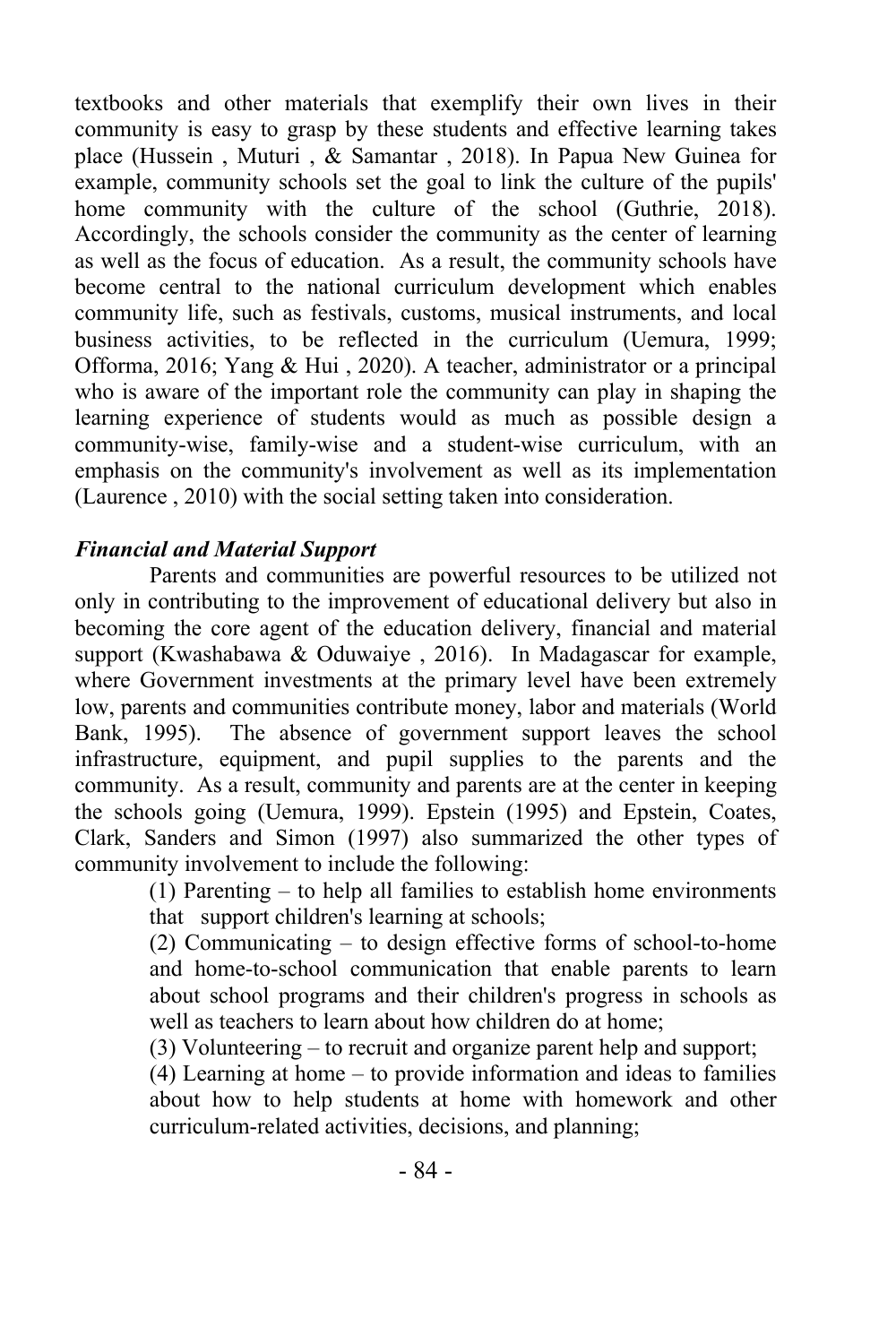(5) Decision making – to include families in school decisions, to have parent leaders and representatives in school meetings; and (6) Collaborating with the community – to identify and integrate resources as well as services from the community in order to strengthen school programs, family practices, and student learning.

In Ghana, the provision of quality education can and will occur with educators, the community and other stakeholders seeking ways for effective utilization of limited resources and to identify and solve problems in the education sector (Abubakari & Al-hassan , 2016). These efforts will contribute to the realization of the significance and benefit of community participation in education and will be recognized as one of the strategies to improve educational access, infrastructure, management, supervision and performance (Akyeampong , Rolleston , Ampiah , & Lewin , 2012).

Community participation can contribute to education delivery through various channels. These include but not limited to advocating for enrollment and education benefits, boosting the morale of school staff, raising monies for both infrastructure development and remuneration of staffs. The others are providing skills instruction and local cultural information, advocating and promoting the education of the girl child, contribution to volunteer and labor support and actively attending school meetings to learn about children's learning progress and classroom behavior (Abreh , 2017).

It is worth noting that there have been instances where community members have been directly involved in voluntary teaching and in the preparation of learning materials (Casely-Hayford, et al., 2014). For example, in many districts or towns in Ghana, communities have been involved in a variety of activities ranging from cultural programs, parent counseling and community events for parent motivation. Abreh, (2017) in his study in Akatsi and Upper Manya Krobo districts in Ghana affirmed that stakeholders and communities were involved in School Level Management (SLM). School Management Committees (SMCs), District Education Oversight Committees (DEOC), Parents and Teachers Associations (PTA) and Head Teachers were invited to participate in the preparation of School Performance Improvement Plan (SPIP), School Performance Appraisal Meetings (SPAM) and Action Plan for the school. These serve as examples of how community participation influences school management in Ghana.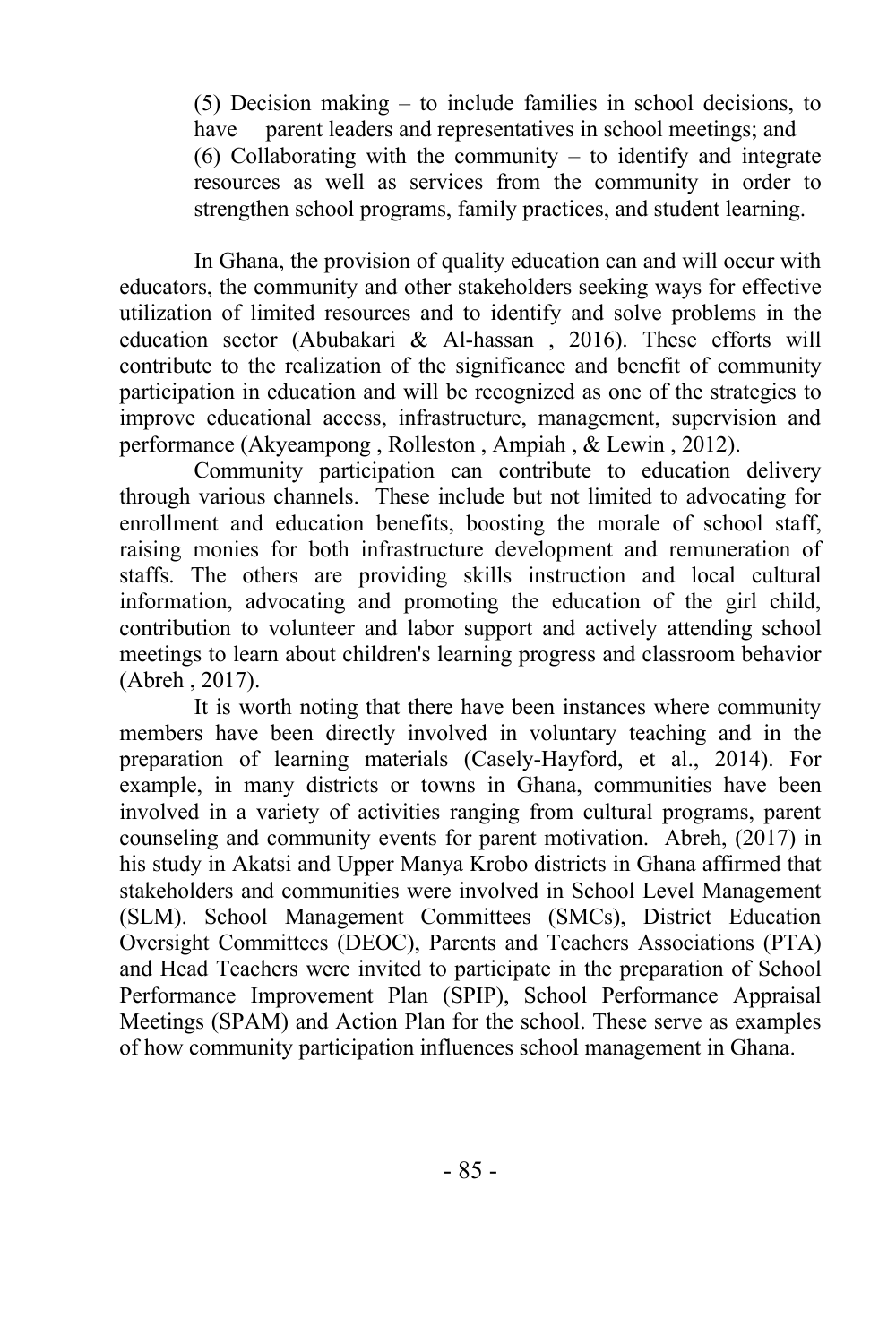#### **Importance of Community Participation in the management of schools**

It is of great benefit to involve community members, families and parents/guardians of pupils in school management. According to Cornwall (2008), community involvement improves the educational delivery so that children learn better and are well prepared for the changing world. Numerous benefits come with involving the community in school management. Research shows that community participation could lead to strengthening and increasing accountability in school management (Ahiabor , 2017). For example, parental involvement in education, particularly in school governance, is seen as a means of making schools more accountable to the society that funds them. This has been witnessed in some places such as England and Wales, Canada and the United States (Burns & Wilkoszewski, 2012).

Accountability is developed through routine parents' meetings and reporting systems on student progress. When parents contribute their time, labor, materials, land, and funds, they tend to be more involved in school activities, including participating in meetings with teachers and monitoring teachers' performance. Teachers and school staff, in turn, feel more obliged to deliver better education for the students in order to respond to the needs of parents and communities (Uemura, 1999).

Abreh, (2017) also observed that effective community participation leads to improvement in students learning in the rural communities in Ghana. For example, a World Bank report (2012) emphasized that one benefit of community participation is the maximization of limited resources in education delivery. Community members, families or parents can provide resources such as human resource, local knowledge for their children, assist in material and financial resources, and assist in research and data collection (as stated above as one of the examples of community involvement) to review factors that contribute to lower enrollment, absenteeism and poor performance in their schools.

#### *Effective Use of Resources and Efficiency in the Use of Resources*

When people participate in projects, they are granted the opportunity to have a say in deciding the objective and strategies by which the objective would be achieved. This is most likely to make the project more effective because by participating in the planning and implementation, they ensure the effective utilization of available resources.

Community involvement in school management is most desirable because there is a planned and judicious use of community resources to the benefit of all. This is because there is communal spirit and ownership and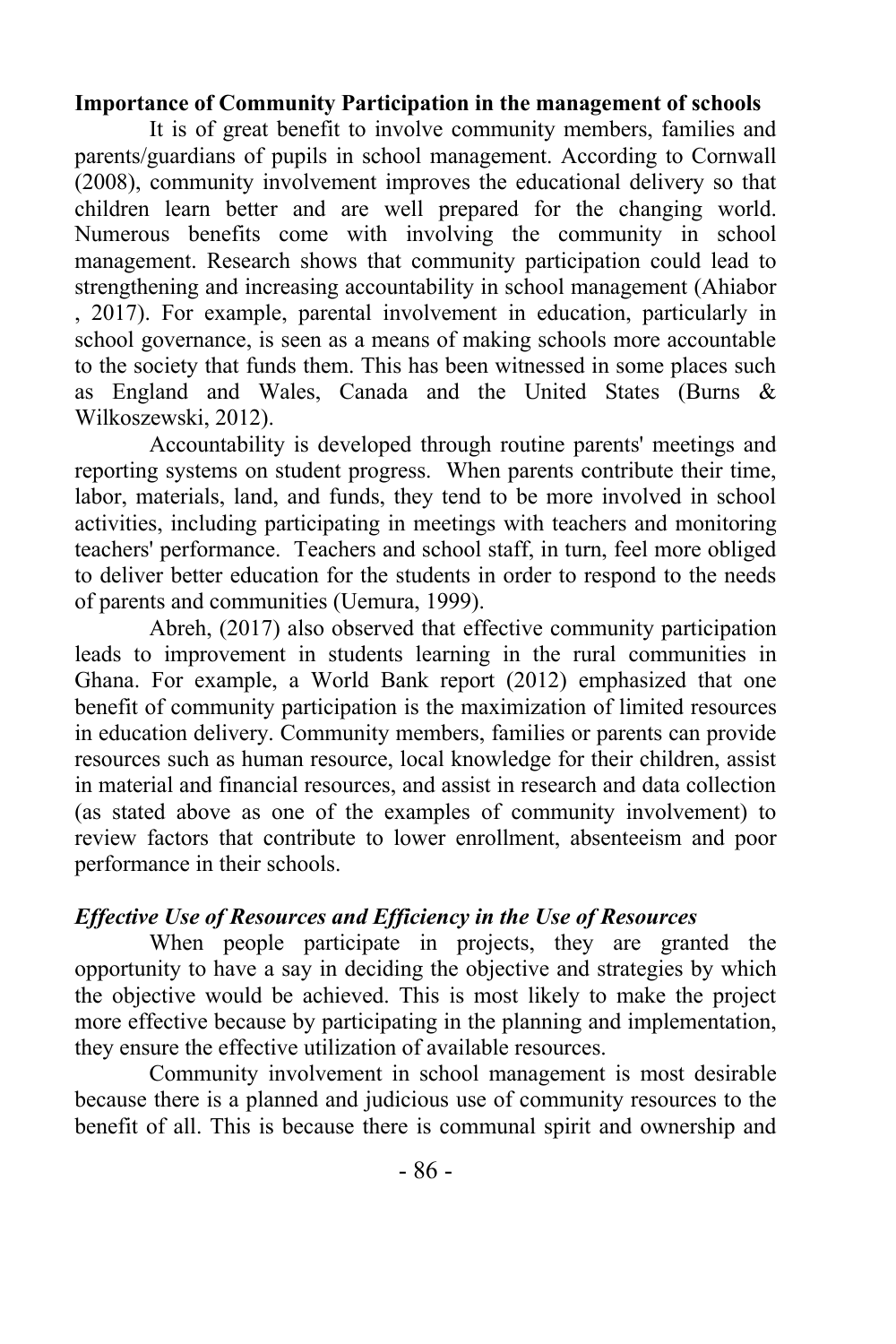members are willing to ensure that available scarce resources are not wasted. In a study conducted by Asare in 2011 in the Kwabre District of the Ashanti Region of Ghana on community participation in basic schools management, the researcher found out that an overwhelming majority, 80.8% out of the sampled 146 community members supported and participated in the building of their community school by providing supports. This include the payment of levies, the provision of communal labor and leasing of land for school projects. The author had observed that 16 out of the 24 sampled schools built by the community had classroom structures that were still in good shape (Asare, 2011).

#### *Self-reliance*

The harsh realities of the economic situation in many African countries have compelled communities to seek solutions to pertinent problems that have plagued them over the years. The inability of the government of the day to fully support most community schools in the country has necessitated the coming together of community members who have a common aim to find solutions to both the infrastructure and management problems of these schools. Being self-reliant in this context means communities will focus on solving problems themselves and not depend solely on the government to solve it for them. Participation allows people to think about solution instead of focusing on their problems thereby sustaining the project. It actually removes the mentality of being dependent, but rather people become aware of the problems and they become more confident and this foster greater independence.

#### *Coverage*

The continuous widening of the gap in the developmental levels of urban and rural areas and the inability of governments of the day to provide structures for education in various rural areas has necessitated the setting up of these schools by community members so as to help educate indigenes. Most government programs do not reach out to all those in need hence participation of non-state actors especially community members will reach and provide services to underserved areas (Oakley, 1991 as cited in Ahiabor, 2017). Thus, communities give potential support to supplement and reinforce government action and can support schools in ways government cannot (Uemura, 1999) thereby increasing the coverage of educational facilities nationwide.

In addition, concerns of parents and the reasons why they send their children to school can be addressed and this helps in creating a nourishing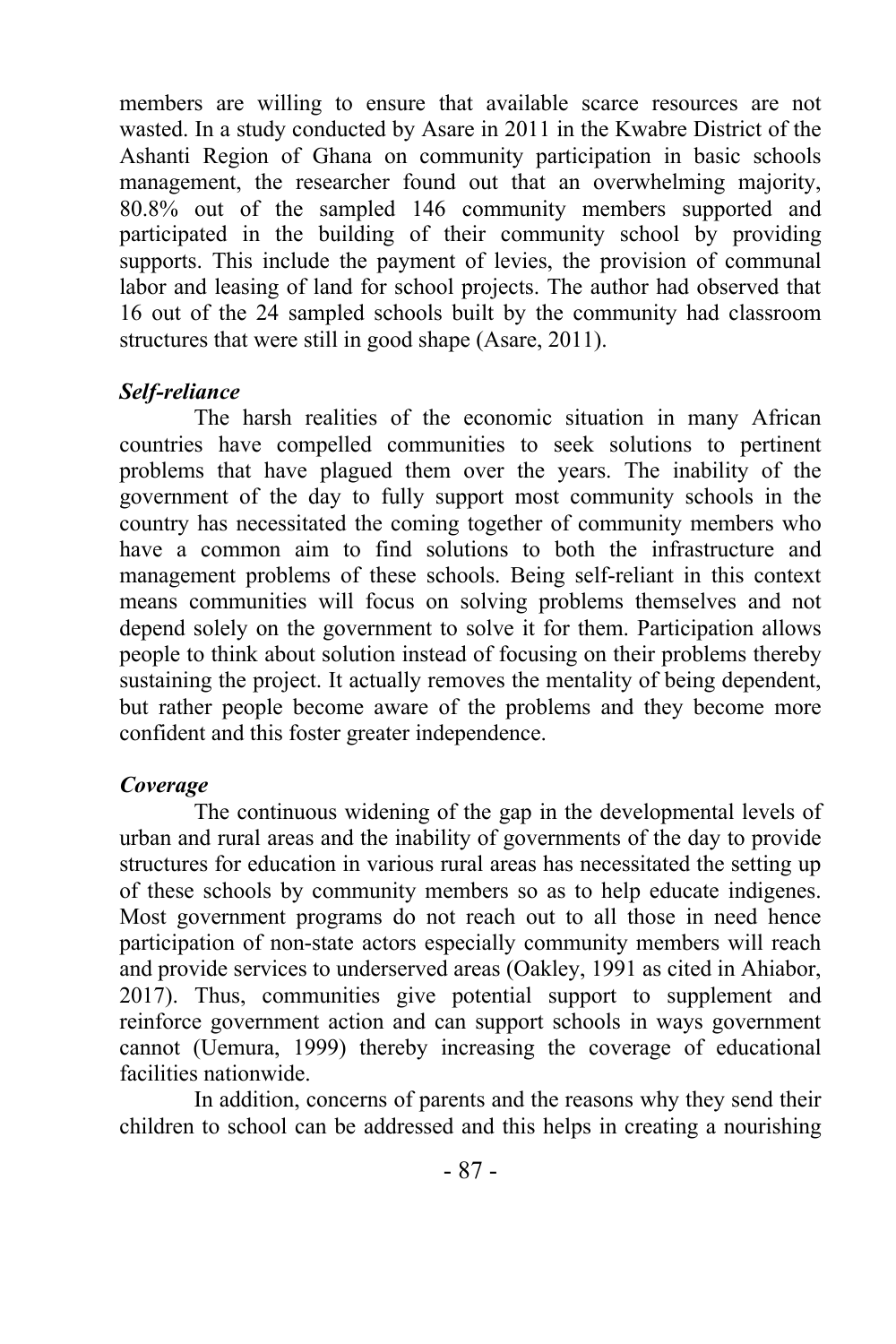school atmosphere and a positive community-school partnership. That is, it suggests various ways to bring parent and community members closer to schools in which they serve; minimizing conflicts between schools and communities, schools and families, teachers and parents and the coherence in what is taught in school and what is taught at home (Ceka & Murati, 2016). Above all, community participation enables a sense of ownership and management that contribute to successful implementation of local developmental projects. Communities can also contribute to school management by sending religious and tribal leaders to inculcate into the children history, culture, traditions and customs that have been historically celebrated in the community. The schools can also help the community in solving societal problems such as sanitation, teenage pregnancy and drug abuse, etc. The above assertions confirm that school functioning improves significantly in places where communities have been involved actively (Asare, 2011; Maier, Daniel , Oakes, & Lam, 2017).

#### **School Management Context in Ghana**

The Education Act of 1961 established the policy of compulsory and free education for children between the ages of four and fifteen (basic education) in Ghana. The main instruction language is English. Education in Ghana is under the responsibility of the Ministry of Education (MOE). The Ghana Education Service (GES) supported by three autonomous bodies; the National Inspectorate Board (NIB), National Teaching Council (NTC) and the National Council assume the implementation of education policies for Curriculum and Assessment (NCCA) (Ministry of Education, 2012). The Ghana Education Service is responsible for the coordination of national education policy on pre-tertiary education and is headed by a Director-General (UNESCO, 2010). The Council for Technical and Vocational Education and Training (TVET), established by Act No.718 of 2006 is to coordinate and oversee all aspects of TVET in the country.

The educational data collection and analysis is handled by the Education Management Information System (EMIS). Policies are implemented in collaboration with local offices. Ten regional and 138 district education offices represent the ministry in the local areas and implement the policies set at the Central level (UNESCO, 2010). The Ghana Education Decentralization Project (GEDP) has increased the influence of local authorities over management, finance and operated issues when it comes to education matters (Ministry of Education, 2012). As of 2019, the number of regions in Ghana has increased from 10 to 16 hence the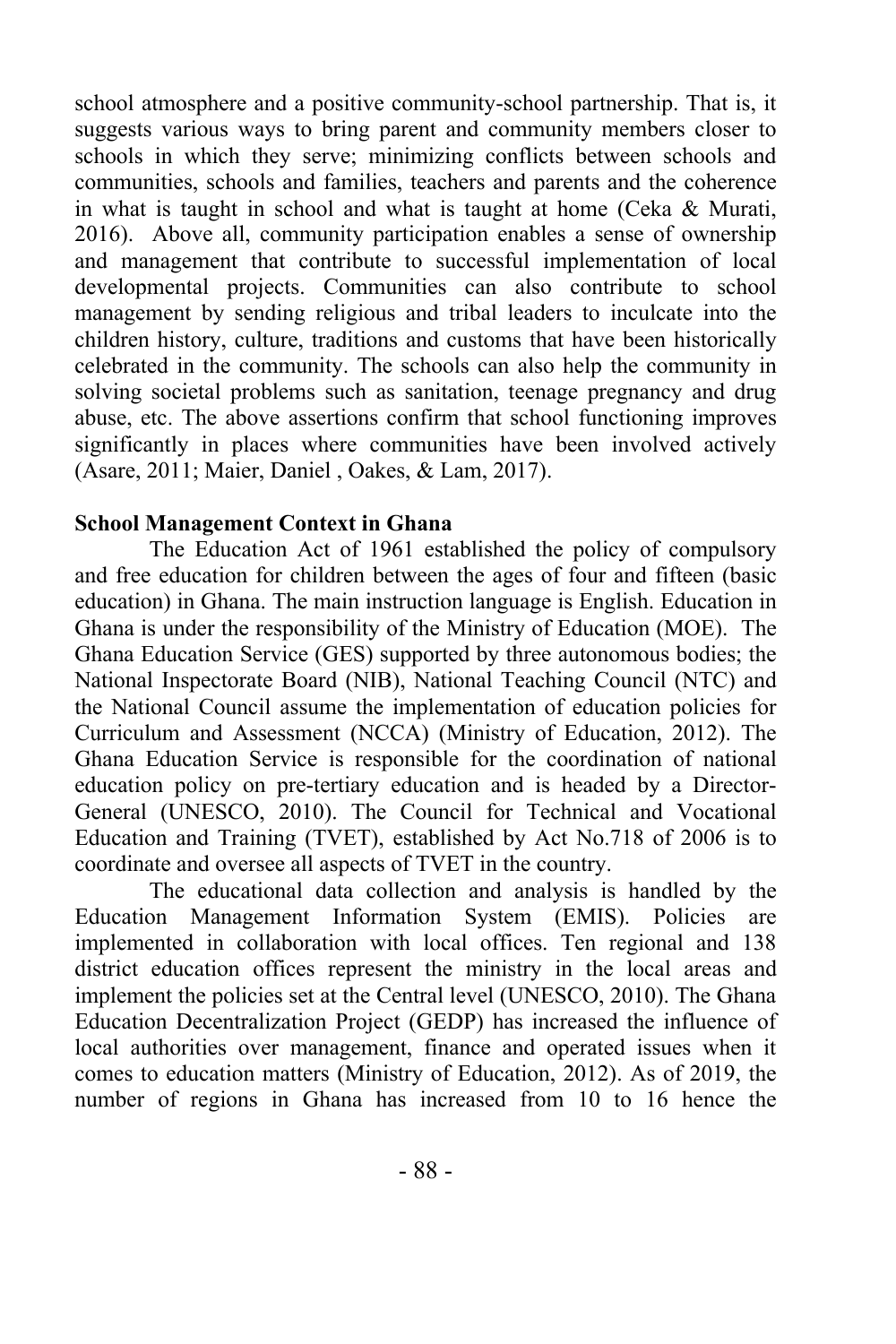possibility of a corresponding increase in the number of district education offices in the near future.

The financing of Ghanaian education is by the government and donors like World Bank, United States via United States Agency for International Development (USAID), United Kingdom via Department for International Development (DFID) and the European Union. The donors' participation is usually project focused and granted under certain conditions, giving them certain influence (Kumi , 2019; Thompson & Casely-Hayford , 2008).

Many attempts over the years have been made by government to ensure community participation in school management. They include Acceleration Development Plan (ADP) of 1951, 2003, Education Strategic Plan (ESP) and District Education Strategic Plan (DESP) (Ministry of Education, 2003). The Government of Ghana made provisions for community participation in the 1994 Ghana Education Service Act, section 9 and sub section 2 (Ahiabor, 2017). The reason for the introduction of these Acts was to ensure full participation and ownership of local stakeholders in school management in their own communities (Addae-Boahene , 2007).

The establishment of District Education Oversight Committees (DEOC), School Management Committees and PTAs are all directed towards rejuvenating the status of communities and their members in school level management (Abreh , 2017). This essentially springs from the fact that communities assist the schools in the ethics and compliance aimed at promoting management efficiency and effectiveness. School Management Committees (SMC) are the managerial hand of basic public schools in Ghana and these are the governing agencies of the school. Their roles are central to the main activities and operations at the school level. The SMC, by law, is the governing body of public schools in the various communities in Ghana and are supposed to promote the interest of the school and learners to receive the best education. Every public school is supposed to have a School Management Committee.

Despite efforts made by government to ensure multiple stakeholder involvement in school delivery, it is argued that the involvement of some communities in the Central Region of Ghana in improving basic education delivery has not been encouraging (Abreh, 2017). Thus, it is imperative for community members together with other stakeholders to improve the quality of schools through school management. And so the quest for decentralization of school level management is to help accelerate growth and equitable spread of development in rural communities and to urge the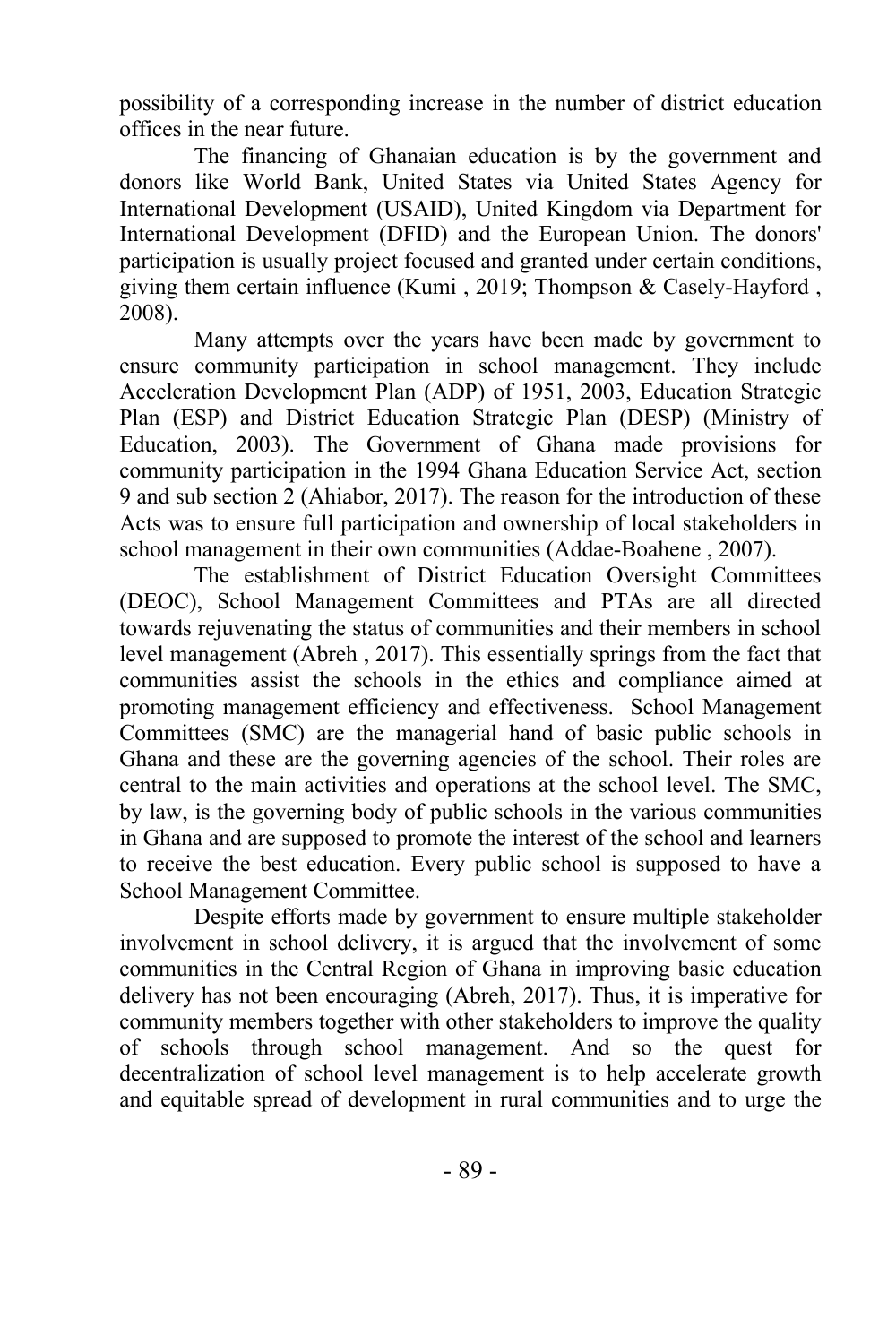participation of communities in decision making that relate to the overall management of development in their localities (Egbenya, 2009).

## **Challenges of Community Participation in the Management of Schools**

Community participation is a hallmark of various educational programs but there are many challenges that lead to ineffective participation. Most basic schools' successes in Ghana depend on the existing community participation. Some of the challenges of community participation in school management in Ghana include the following:

- Parents and guardians seem not to care about anything that concerns the school. They feel reluctant to attend PTA meetings. This confirms Ankomah and Hope (2011) claim that parents of pupils, especially those in the public schools, are generally not motivated to actively take part in school level management as compared to private schools in Ghana.
- Structured meetings for SMCs, PTAs, and other stakeholders to discuss issues confronting schools are not fully attended. Membership attendance at these meetings are not encouraging, rarely forming a quorum. This does not help in addressing the issues of the schools for effective school management (Abreh, 2017).
- Most SMCs and DEOCs are quite dysfunctional and there is a need to activate and breathe life into them. Again, the roles and functions of DEOCs and SMCs structures are available but capacity building for members on these roles and functions does not seem to be well situated (Abreh , 2017).
- According to Abreh (2017), there is a delay in the arrival or unavailability altogether of the capitation grants by the Ghanaian government hence the schools are not able to carry out the activities planned in the School Performance Improvement Plan (SPIP) as scheduled.
- Weak supervision from district education officers tends to weaken the commitment of school heads, teachers and community members in carrying out their duties (Mensah, 2008 cited in Abreh, 2017).

### **DISCUSSION AND CONCLUSIONS**

The paper reviewed community participation in the management of schools in Ghana. In addition, the importance of community involvement and some challenges confronting locals' participation in school management has been laid bare. Ways by which communities participate in school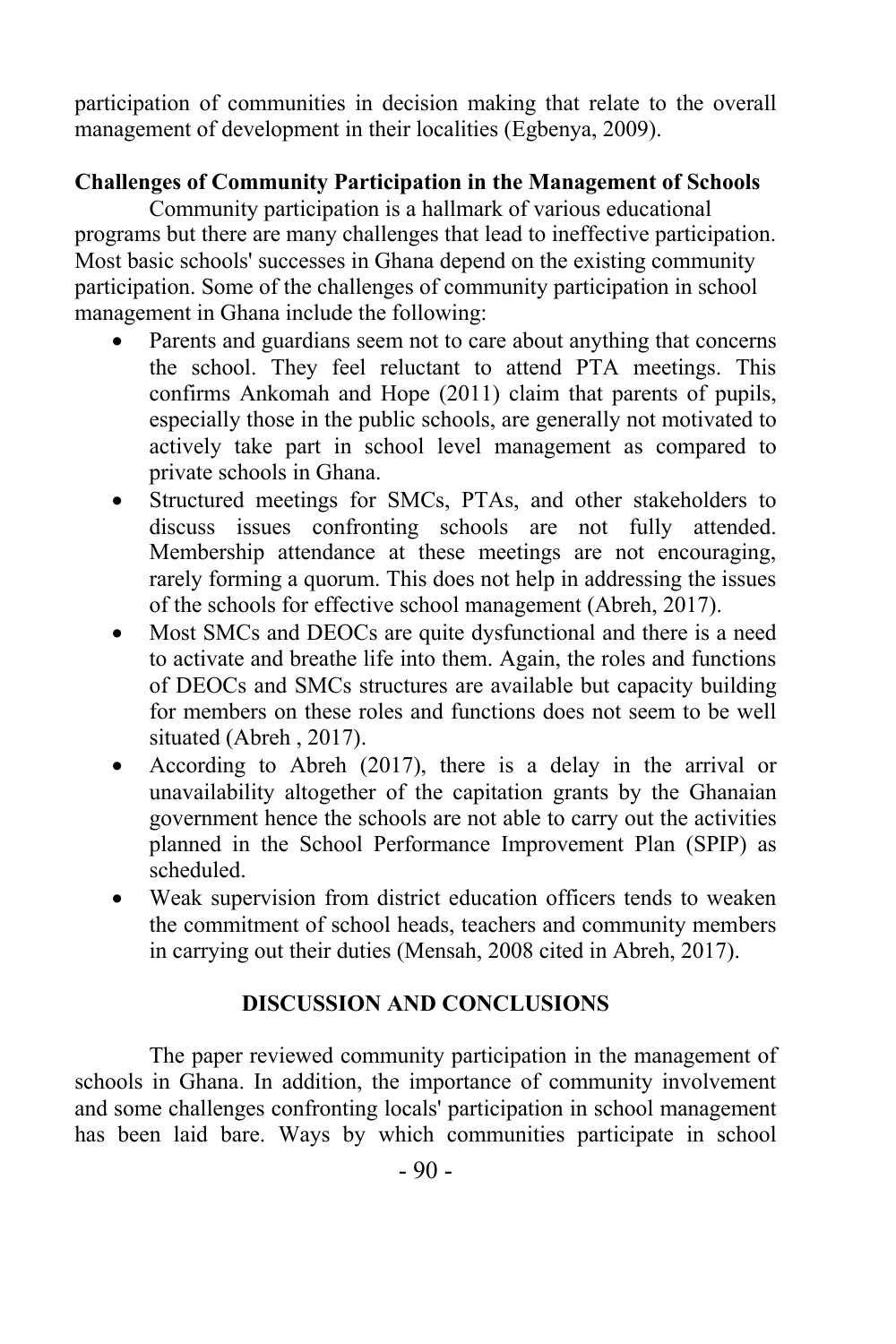management were identified. These include: through research and data collection, school construction, curriculum design, and financial and material support, among others. The participation of the community in school management will lead to strengthening accountability, improvement in students learning and performance, maximization of limited resources, efficiency, and effectiveness of school management. This can be done by raising money for schools, ensuring students' regular attendance and completion, constructing, repairing, and improving school facilities, and contributing to labor, materials, and land. However, some of the challenges reviewed such as delay in financial aids by the Ghanaian government and reluctance of parents attending PTA meetings and the dysfunctional nature of most SMCs and DEOCs have threatened some successes attained by community participation in the management of schools in Ghana so far. To enjoy the benefits that come with community participation in the management of schools, the community would have to primarily be ready to accept the responsibilities that come with school management. There needs to be adequate time and effort invested to reap the full benefits.

Schools, governments, and other stakeholders must have active interactions with community members to ensure sustained involvement. That is to say, their capacity needs to be developed, they need to be empowered, and the importance of their involvement is to be communicated to them regularly. Above all, governments can also help increase community participation in schools by coming out with a clear view concerning the funding structure, teacher management, and how schools are held accountable. This would help build trust in community members, which in turn would help develop communal spirit and participation. It will also lead to the promotion of a sense of community ownership and management.

#### **REFERENCES**

Abrams, C. (1971). The language of cities: A glossary of terms. Viking Press.

- Abreh, M. K. (2017). Involvement of school management committees in school base management: Experience from two districts in Ghana. *Educational Planning, 24*(3), 61-75.
- Abubakari, A., & Al-hassan, S. (2016). Assessing the contribution of stakeholders to basic education service delivery in zongo communities in Brong Ahafo region, Ghana. *UDS International Journal of Development, 3*(1), 51-65.
- Addae-Boahene, A. (2007). *Aid effectiveness and the education sector: Implications for good society.* Accra: Alliance.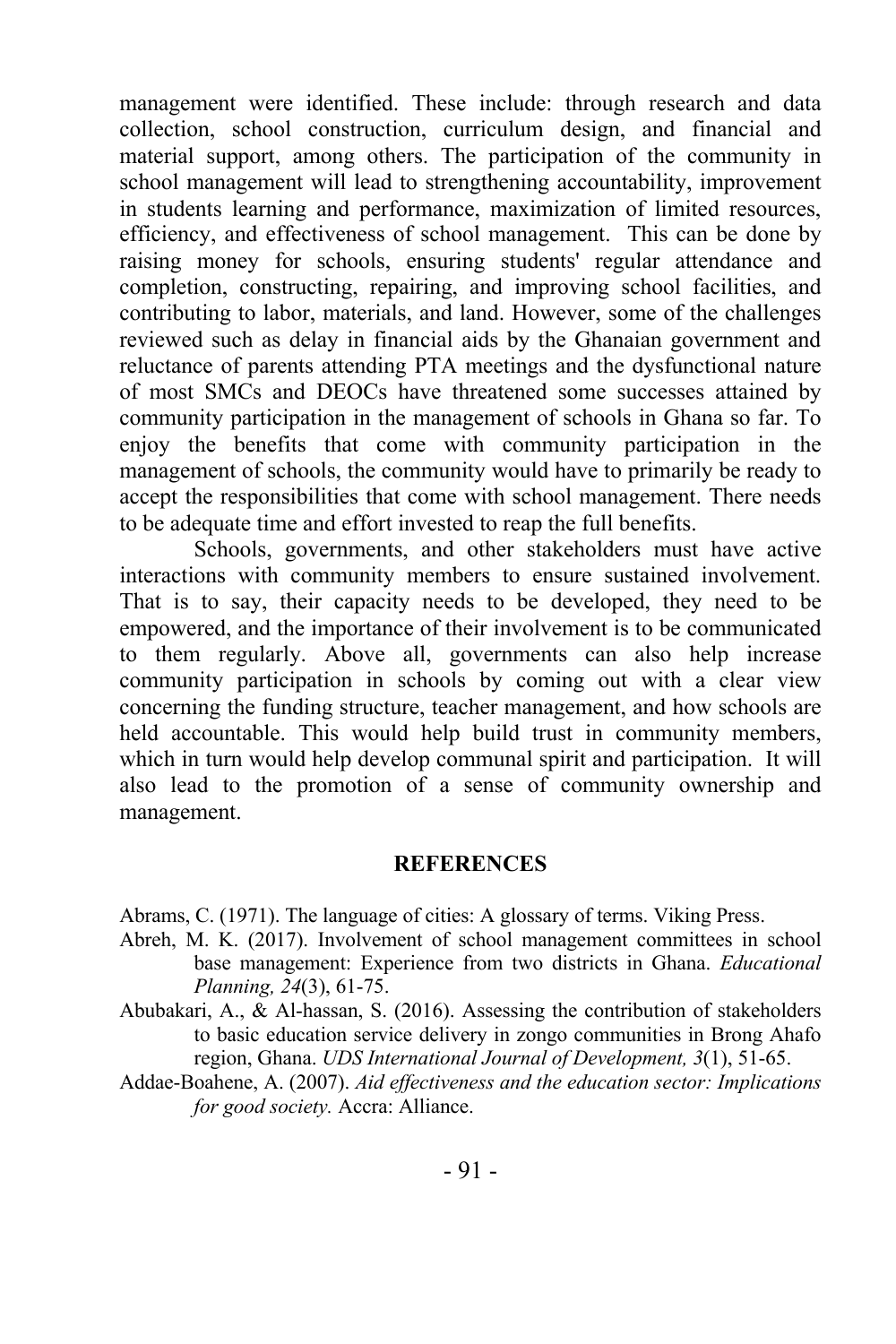- Ahiabor, F. (2017). *Assessing community participation in improving basic education delivery in the Gomoa East District.* Unpublished thesis from the University of Cape Coast.
- Ahmad, N. (2011). Participation in community development. *Current Research Journal of Arts and Social Sciences, 3*(2), 15-16.
- Ahwoi, K. (2010). *Local governance and decentralization in Ghana*. Macmillan.
- Akyeampong, K., Rolleston, C., Ampiah, F. G., & Lewin, K. M. (2012). Access, transitions and equity in education in Ghana: researching practice, problems and policy. *Consortium for Research on Education Access, Transition and Equity*, 1-59.
- Alhassan, A. J. (2020). Evaluation of Ghana's 2007 educational policy: Effects on education in the Upper West region. *Universal Journal of Educational Research, 8*(9), 4242-4260.
- Ali, I. A., & Abdalla, M. S. (2017). Educational management, educational administration and educational leadership: definitions and general concepts. *SAS Journal of Medicine, 3*(12), 326-329.
- Allen, A., & Mintrom, M. (2010). Responsibility and school governance. *Educational Policy, 24*(3), 439-464.
- Amsden, B. L., Stedman, R. C., & Kruger, L. E. (2011). The creation and maintainance of sense of place in a tourism-dependent community. *Leisure Science, 33*, 32-51.
- Ankomah, Y. A., & Hope, W. C. (2011). A comparison of public and private basic school heads. *The African Symposium, 11*(1), 42-56.
- Arnstein, S. R. (1969). A ladder of citizen participation. *Journal of the American Institute of Planners, 35*(4), 216-224.
- Asare, K. B. (2011). Community participation in basic education in the Kwabre District of the Ashanti Region of Ghana. *International Journal of Basic Education, 2*, 42-50.
- Ates, H., & Artuner, G. (2013). The importance of school management has been increasing student academic success, based on international exams. *International Journal on New Trends in Education and Their Implications, 4*(3), 197-202.
- Battez, S. C. (2013). Community building in social justice work: A critical approach. *Educational Studies, 49*, 45-66.
- Burns, H. E., & Wilkoszewski, H. (2012). Looking beyond the numbers: stakeholders and multiple school accountability. *OECD Education Working Paper, 85*, 1-28.
- Capece, G., & Costa, R. (2013). The new neighbourhood in the internet era: Network communities serving local communities. *Behaviour and Information Technologies, 32*(5), 119-126.
- Casely-Hayford, L., Seidu, A., Campbell, S., Quansah , T., Gyabaah , K., Rukayatu, A., & Adams , I. (2014). The value addition of volunteer teachers to quality education in Northern Ghana. *Tackling Educational Needs Inclusively (TENI)*, 1-96.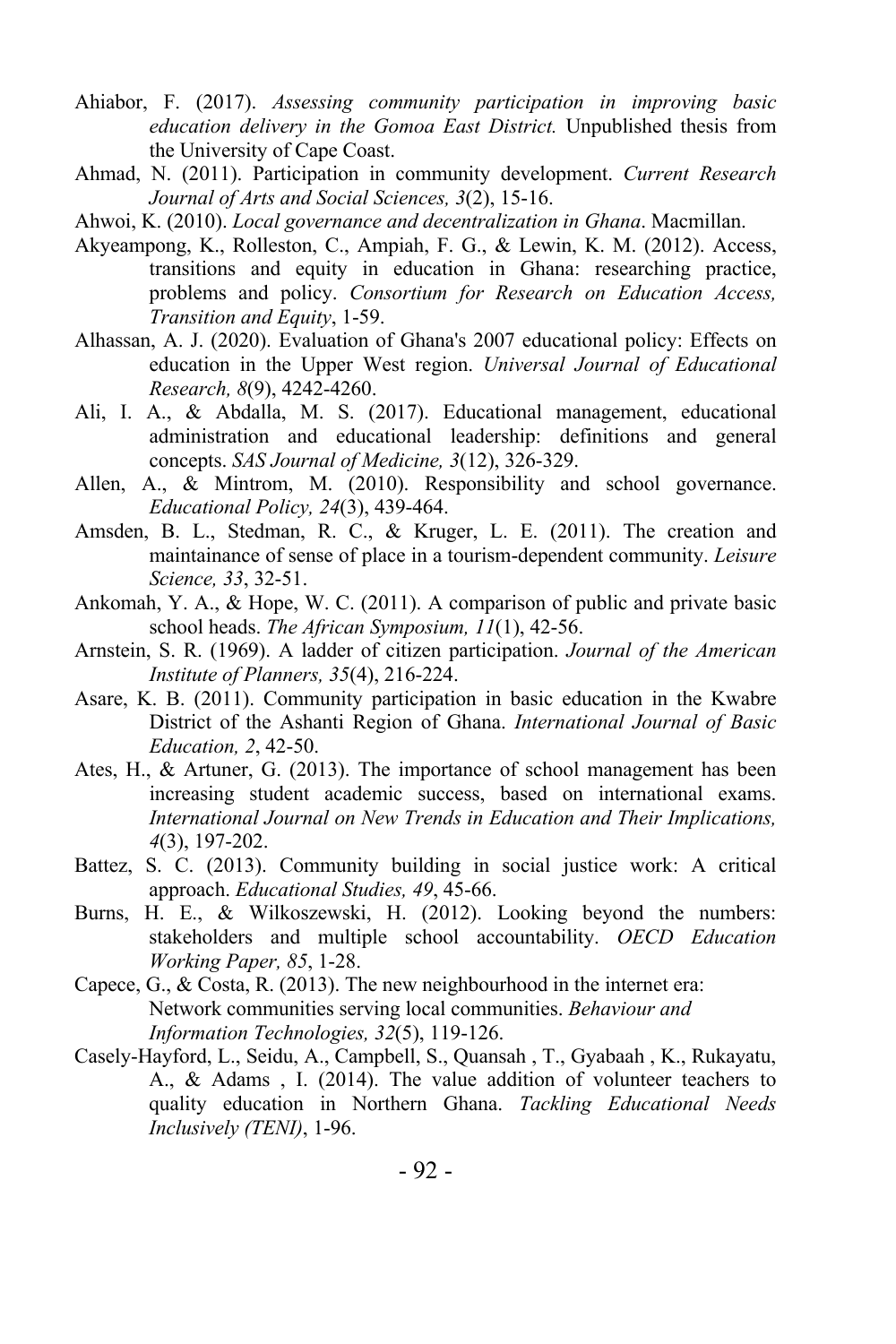- Ceka, A., & Murati, R. (2016). The role of parents in the education of children. *Journal of Education and Practice, 7*(5), 61-64.
- Cornwall, A. (2008). Unpacking 'participation' models, meanings and practices. *Community Development Journal, 58*(7), 28-38.
- Edwards, A. K., & Aboagye, S. K. (2015). Assessing school leadership challenges in Ghana using leadership practice inventory*. International Journal of Education and Practice, 3*(4), 168-181.
- Egbenya, G. R. (2009). The effectiveness of decentralizaption policy in Ghana: a case study of Komenda-Edina-Eguafo-Abrim (KEEA and Abura-Asebu Kwamankese (AAK) Districts in Ghana. *African Journal of Political Science and International Relations, 4*(1), 13-28.
- Epstein, J. L., Coates, L., Clark, S. K., Sanders, M. G., & Simon, B. S. (1997). *School, family and community partnerships: Your handbook for action*. Sage.
- Epstein, J. L. (1995). School/family/community partnerships: Caring for the children we share. *Phi Delta Kappan, 76*(9), 701-712.
- Givinda, R., & Diwan, R. (2004). *Community participation in primary school*. Sage.
- Guthrie, G. (2018). *Classroom change in developing countries: from progression cage to formalistic frame*. Routledge.
- Heneveld, W., & Criag, H. (1996). *Schools count. World Bank Project Designs and the Quality of Primary Education in Sub-Saharan Africa*. Washington DC.
- Hussein, A. Y., Muturi, W., & Samantar , S. M. (2018). The influence of the community involvement on academic performance of secondary schools: Case of Garowe District. *International Journal of Contemporary and Applied Researches*, 86-108.
- Kimengsi , J. N., Azibo , B. R., & Gwan , A. S. (2016). Enhancing community participation for rural development in Central Ejaghan of Cameroon: challenges and prospects. *International Journal of Community Development, 4*(1), 20-32.
- Kumi, E. (2019). Aid reduction and NGDOs' quest for sustainability in Ghana: can philanthropic institutions serve as alternative resource mobilization routes? *Voluntas,* 30, 1332-1347.
- Kusumaningrum, D. E., Maisyaroh, Ulfatin, N., Triwiyanto, T., & Gunawan, I. (2017). Community participation in improving educational quality. *Advances in Economic, Business and Management Research, 45*, 39-47.
- Kwashabawa, B. B., & Oduwaiye , R. O. (2016). Community participation and financing of infrastructural development of basic school in North-west Zone. *Journal of Educational Administration and Planning, 16*(1), 1-14.
- Lachapelle, P. (2008). A sense of ownership in community development: Understanding the potential for participation in community planning efforts. *Journal of the Community Development Society, 39*(2), 21-59.
- Laurence, J. C. (2010). *Educational planning and management.* Rajat Publications.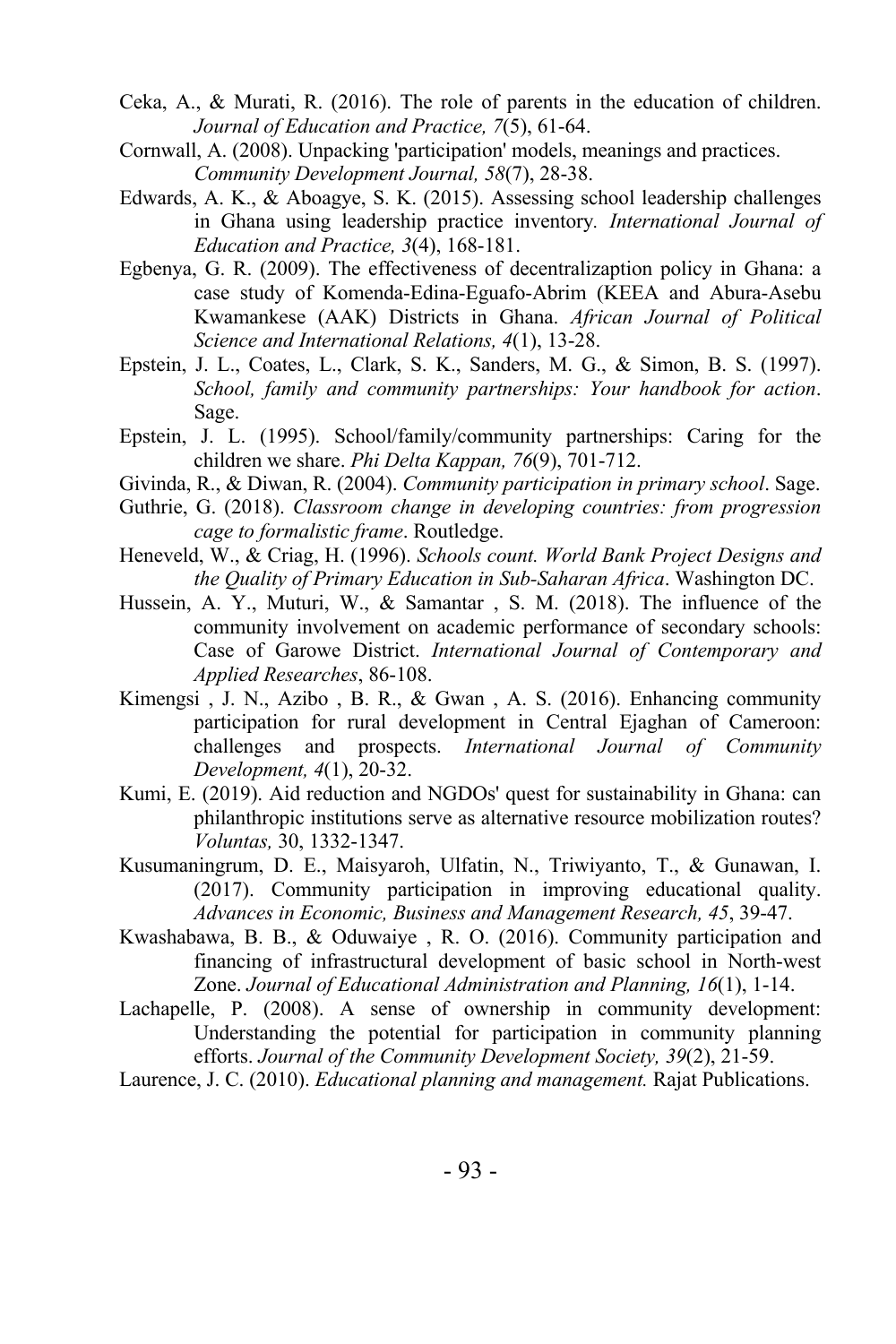- MacQueen, K. (2002). What is community? An evidence-based definition of participatory public health. *American Journal of Public Health*, 91,1229- 1238.
- Maier, A., Daniel, J., Oakes, J., & Lam, L. (2017). *Community school as an effective school improvement strategy: A review of the evidence*. Learning Policy Institute.
- Maier, A., Daniel, J., Oakes, J., & Lam, L. (2017). Community schools as an effective improvement strategy: A review of evidence. Learning Policy Institute.
- Mauraru, D., & Patrascu, E. (2017). Management models and school leadership. The *Journal Contemporary Economy, 2*(4), 125-130.
- Ministry of Education. (2003). *Basic Education Sector Improvement Programme: Policy document*. GES/MOE.
- Ministry of Education. (2012). *Ghana education decentralization project (GEDP): Operational framework for national teaching council*. Accra.
- Mishra, L. K. (2015). Community participation in school education: a case of Kangumajhiguda Project Upper Primary School, Nabarangpur district. *International Refereed Journal of Education,* 3(2), 74-80
- Offorma, G. C. (2016). Integrating components of culture in curriculum planning. *International Journal of Curriculum and Instruction, 8*(1), 1-8.
- Ofori, I. (2017, January 19). Education in Ghana: GES' failed role and the politics of sector ministry. https://www.ghanaweb.com/GhanaHomePage/features/Education-in-Ghana-GES-failed-role-and-the-politics-of-sector-ministry-568639
- Shaeffer, S. (1992). *Collaboration for educational change, the role of teachers, parents and the community in school improvement.* UNESCO.
- Sharma, T. N. (2008). Structures and mechanisms of community participation in school management. *Journal of Education and Research*, 1, 72-85.
- Stone, L. (1992). Disavowing community. In H. Alexander, *Philosophy of education* (pp. 93-101). Champaign: Philosophy of Education Society.
- Thompson, N. O., & Casely-Hayford , L. (2008). The financing and outcomes of education in Ghana. *Research Consortium on Educational Outcomes and Poverty, 8*(6), 1-88.
- Uemara, M. (1999). *Community participation: what do you know?* World Bank.
- UNESCO. (2010). *World data on education, Ghana* (7th ed.). UNESCO IBE.
- Valez , S. C., Lorenzo , C. A., & Garrido , M. M. (2017). Leadership: its importance in the management of school coexistence. *Procedia - Social and Behavioral Sciences 237*, 169-174.
- Weyers, M. L. (2011). *The theory and practice of community work: A southern African perspective* (2nd ed.). Klerksdoep: Arnold & Wessels Printers.
- Williams, J. K. (2018). A comprehensive review of seven steps to a comprehensive literature review. *The Qualitative Report, 23*(2), 345-349.